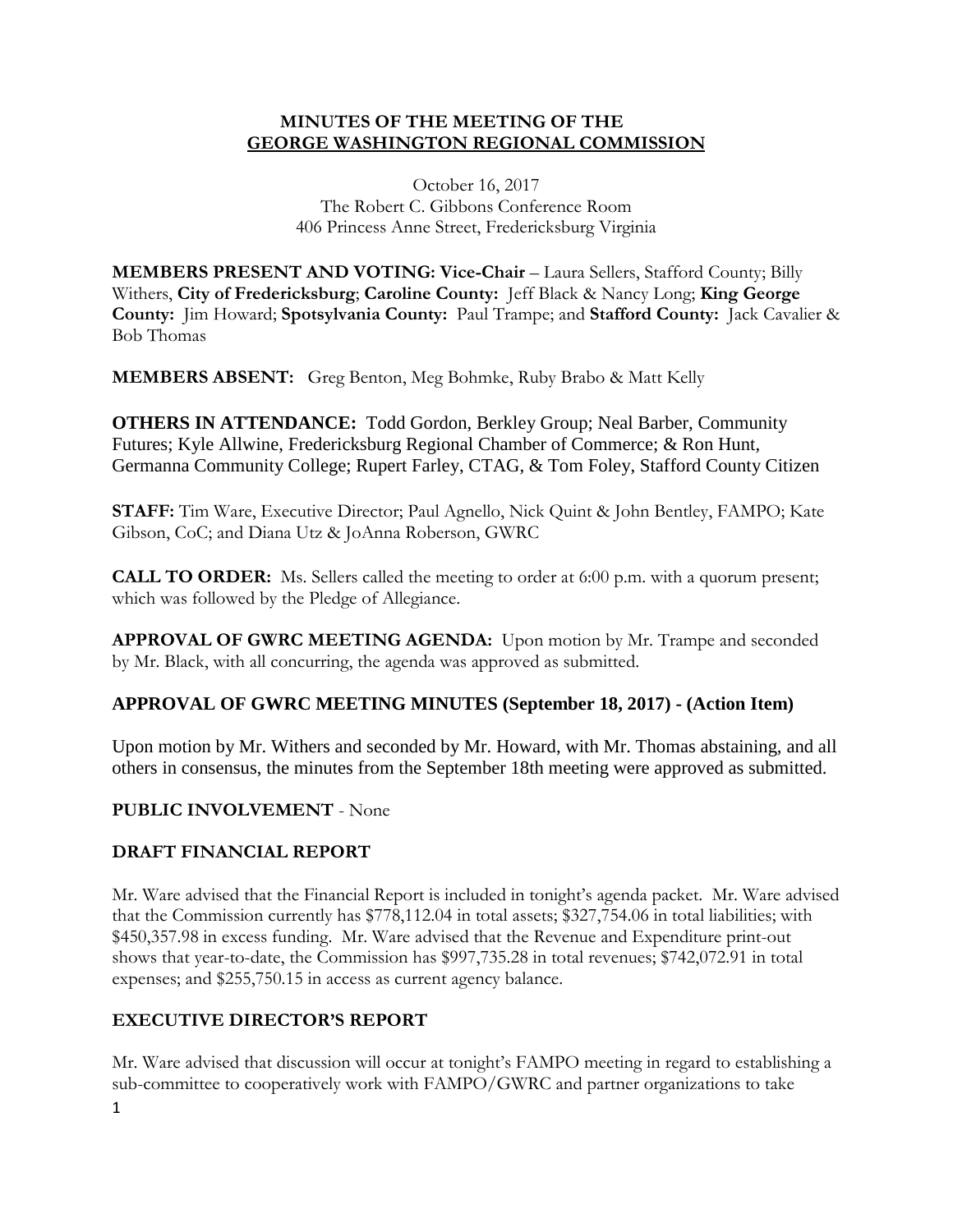efforts to increase the employment work sites to the GWRC region. Mr. Ware stated the purpose of the sub-committee is to meet with legislators, business partners, and chief of staff representatives from federal government agencies to explore the possibility of government agencies re-locating from the District to this area.

Mr. Ware stated that other studies have already been completed region-wide and the results from these studies will be combined and reviewed as a function from the sub-committee. Mr. Ware stated that he does not expect action to be implemented until after the first of the year; however, the subcommittee will be meeting to establish guidelines, purpose, etc. Mr. Ware advised the item was on tonight's agenda purely for informational purposes only at this time. Mr. Ware stated that if any members from GWRC are interested in serving on the sub-committee to please forward their contact names to him.

# **OLD BUSINESS**

a.) Go Virginia Growth & Diversity Plan – Mr. Neal Barber

Mr. Neal Barber with Go Virginia advised that the economic and diversity plan for Go Virginia Region 6 has been completed. Mr. Barber advised that Go Virginia Region 6 is one of 9 Go Virginia Regions across the state. Mr. Barber stated that Region 6 includes GWRC, the Middle Peninsula Planning District Commission (MPPDC) and the Northern Neck Planning District Commission (NNPDC). Mr. Barber advised the Go Virginia efforts are focused on creating higher paying jobs through incentivized collaborations to help diversify and strengthen a regional economy and this is the Go Virginia purpose.

Mr. Barber stated that in preparing the Economic Growth and Diversification Plan that four district planning components were completed to include; initial data collection & analysis; plan development/stakeholder interaction; growth sector analysis; & final plan development.

Mr. Barber stated the initial data collection began with a review of the 12 existing regional plans that are related to economic and workforce development. The 12 plans identified needs to support economic development to include: infrastructure improvements, sites/building development, tourism, broadband infrastructures, workforce development & marketing.

Mr. Barber relayed the Region 6 growth & diversification plans goals are the following:

- 1 to accelerate growth in high-performance clusters
- 2 increase wages
- 3 modernize the natural resource based industries
- 4 increase the number of trained workers
- 5 reduce commuting
- 6 provide reliable and affordable broadband region-wide
- 7 increase tourism

Mr. Barber stated that across Region 6, the 3 highest concerns that were repeatedly heard are the following; to reduce commuting; to provide reliable broadband service; & to increase tourism. Mr.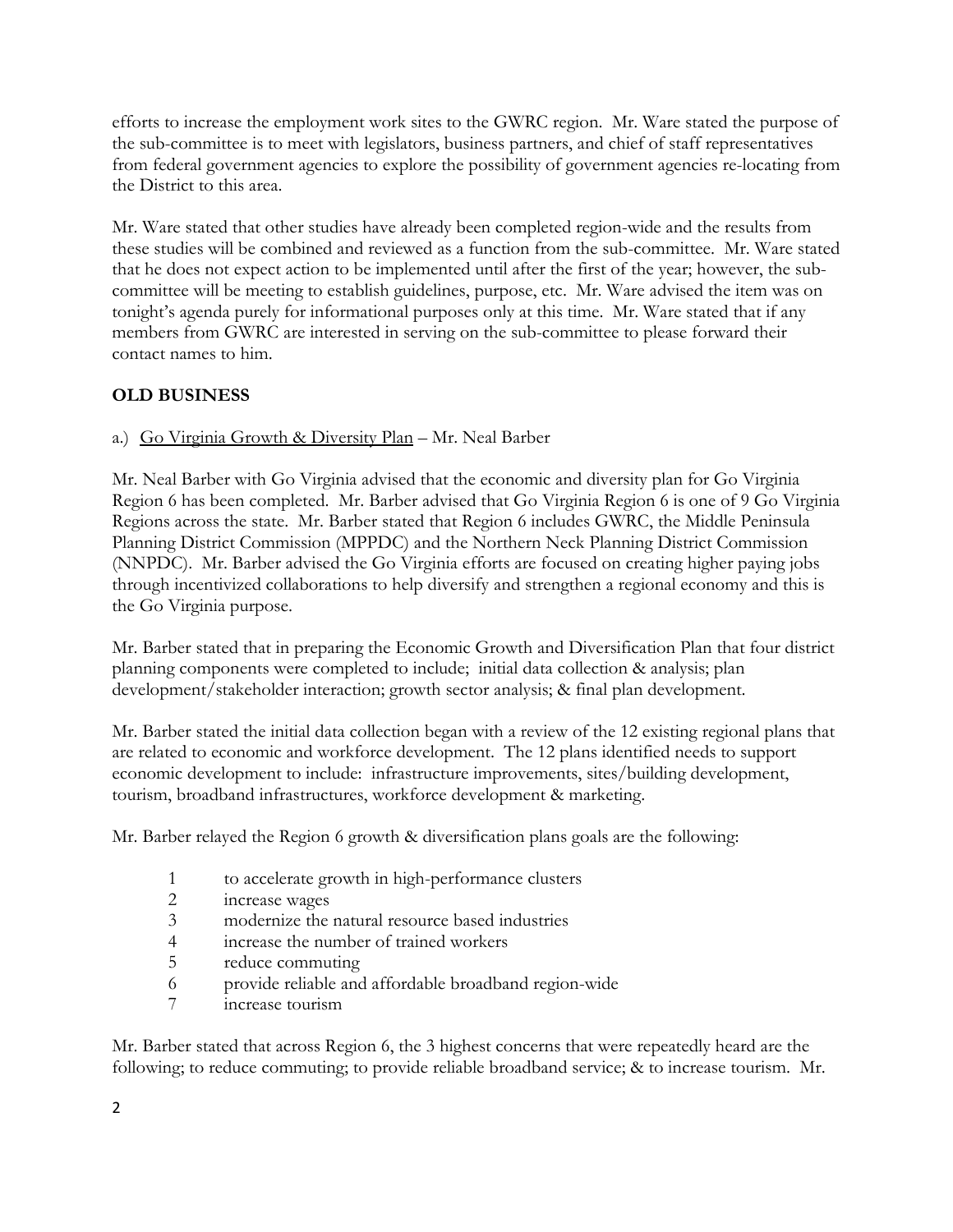Barber advised the following 6 priority growth clusters for employment opportunities lies in the following (Mr. Barber stated the 6 are not ranked in any particular order):

- 1 Forestry/Wood Products Paper
- 2 Information/Data Centers
- 3 Logistics/Distribution
- 4 Manufacturing
- 5 Professional, Scientific/Technical Services
- 6 Seafood/Commercial Fishing

With the workforce analysis, Mr. Barber stated the analysis quantified the available pool of workers needed to support the high-performance industry clusters. The data compared the demand for trained occupational workers from the high-performance industry clusters with the pipeline of graduates coming out of regional training programs to identify potential gaps between the two.

Mr. Barber advised that in the professional, scientific, technical services & management of company clusters; & the transportation/warehouse clusters limitations within the regional labor pool available to support growth within certain industries.

Mr. Barber stated the gaps in occupations that typically require a college degree will need to be filled instead from a recruiting talent pool and will come from institutions outside the region; the existing labor pool; or out-commuters from the region. Mr. Barber advised data obtained here is only attributable to the fact that the region only has 1 4-year university (UMW) and thus has limited degree offerings in the specific fields listed above. Mr. Barber stated that also data showed that potential bottlenecks exist in middle skill occupations to include bus/truck mechanics, diesel engine specialists, heating/ac mechanics, etc.

Mr. Barber relayed the data from 2014 showed that 115,352 workers commuted to employment sites that were outside of the region. In 2014, 39,940 workers commuted into Region 6 from localities outside of the region.

Mr. Barber advised the results of the analysis provided data for the Growth & Diversification plan with the following recommendations: Sites, Buildings, Workforce, Business Cost, Innovation Support, & Broadband access.

In regard to existing sites, Mr. Barber stated that the acceptable rating is a 5; however, no site in this region rated above a 2.5 and most were rated between 1.0 & 2.0. The existing buildings existing are currently adequate for small businesses; however, buildings need to be improved to help an existing business grow or to encourage other businesses to come to the region. Mr. Barber stated the trend in this category showed that office buildings need to be developed that provide "small office" needs – i.e. conference room, Xerox machine, etc. In the workforce category, a better job needs to be done of matching needs of the skills in the region to employers' employment growth. Mr. Barber relayed there are a large number of buildings in the region, most of these exist in Fredericksburg, however, the quality and suitability of existing buildings is not up to par. Mr. Barber stated the cost of doing business within this region is comparable to other regions. In regard to innovation support, Mr. Barber stated this region has more options than either the Middle Peninsula or the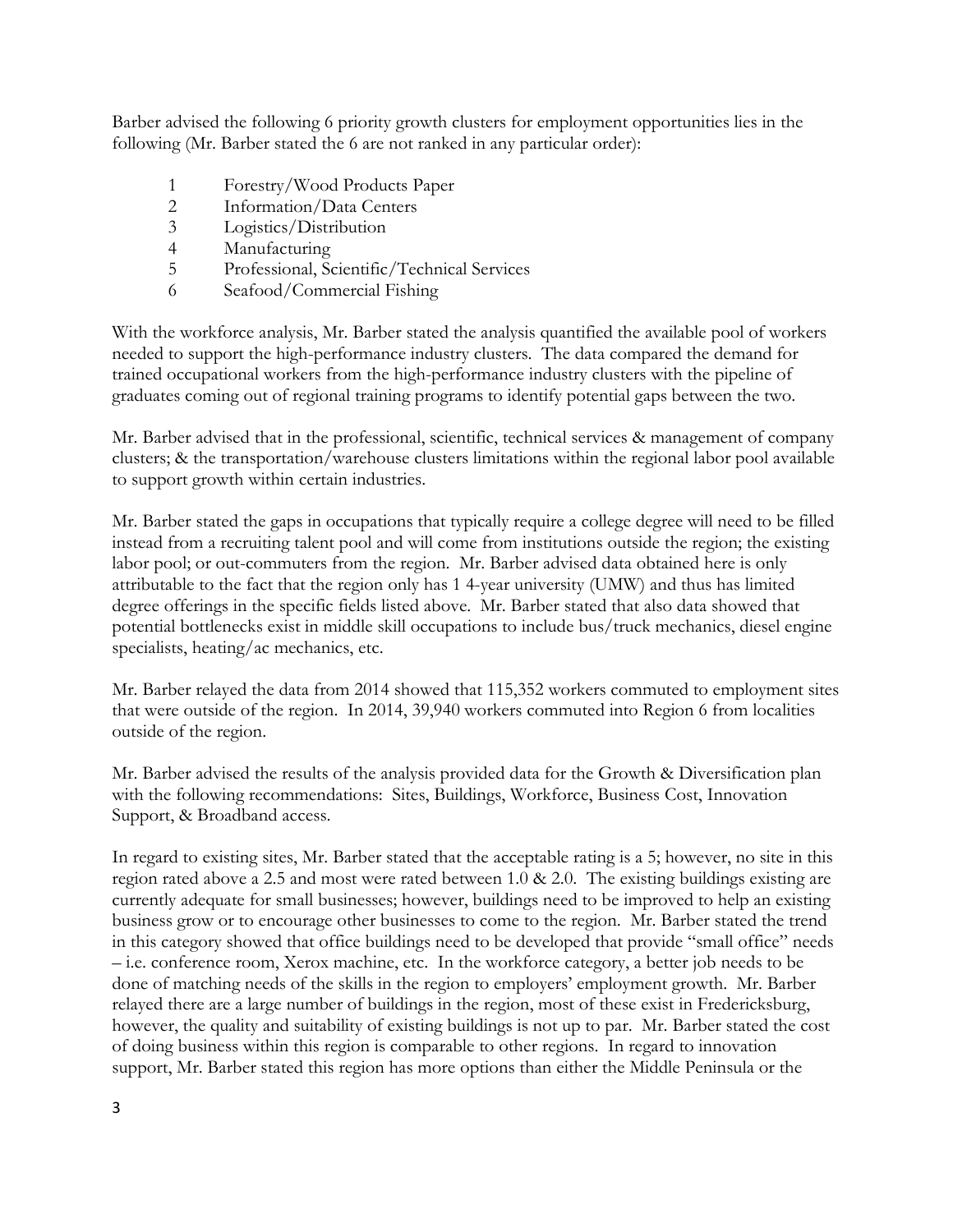Northern Neck; however, there is still a larger unfulfilled need existing that has not been expanded. Lastly, the broadband access enhancements are needed to be expanded and improved upon throughout Region 6.

Mr. Barber stated that the grant funding for the upcoming application process will result in approximately \$1.1m being available to distribute to projects. Mr. Barber advised that a lot of ideas have been discussed; however, at this time no solid projects have been submitted. Mr. Barber relayed that less than 10 total applications region-wide are expected to be submitted. Mr. Barber advised that November  $17<sup>th</sup>$  is the application deadline date. There was concern expressed by several commission members that this time frame does not give the localities time to meet with their respective boards to determine if they have eligible projects to submit for consideration. Mr. Barber relayed that the funding expected for this year will more than likely not be utilized in its entirety as the funds continue to accrue from year to year and the majority of last year's funding still remains available. Mr. Ware stated that applications can be submitted for consideration after the November  $17<sup>th</sup>$  deadline. Mr. Barber relayed that November  $24<sup>th</sup>$  the applications will be completed by staff and scored. On November  $27<sup>th</sup>$ , the council will review all of the applications. December 5-7 applicant interviews will be conducted with council recommendations being made on December 11<sup>th</sup>.

Mr. Barber advised the enhanced capacity grants will be up to \$200,000 of available funding that requires a 1 to 1 match with a \$50,000 maximum of money allocated. The Collaborative grants has \$889,192 of funding available and also requires a 1 to 1 match, with a \$300,000 max being allocated. Mr. Barber stated the 1 to 1 matches can be local funds, cash, in-kind donations, assets, etc.

Mr. Barber stated applicants can be either a public or private entity and collaboration needs to include 2 or more localities. The projects submitted need to be ones that can be completed within a 2-year time frame and needs to be in compliance with local policies, plans, etc. Mr. Barber advised that collaboration projects cannot be submitted by the same localities – i.e. the City of Fredericksburg and the University of Mary Washington could not submit separate projects because both are in the same locality; however, the City of Fredericksburg and Caroline county could each submit a project.

Mr. Barber stated the board will review all applications and forward them for review and approval to the State Board. The State Board is actually the body who makes the final decisions on which applications will be accepted and approved.

Mr. Barber advised that projects submitted for this year will likely not be approved until February so funding will become available in the next fiscal year. Ms. Long asked if it would be possible to receive a copy of all sites/applications, etc. that have been received from each locality so the commission members can review what is being requested. Mr. Barber advised this list would be forwarded to GWRC staff and have it distributed to all commission members. Mr. Barber advised that all local officials, county administrators, etc. were invited to participate in workshops held throughout the region on the application process.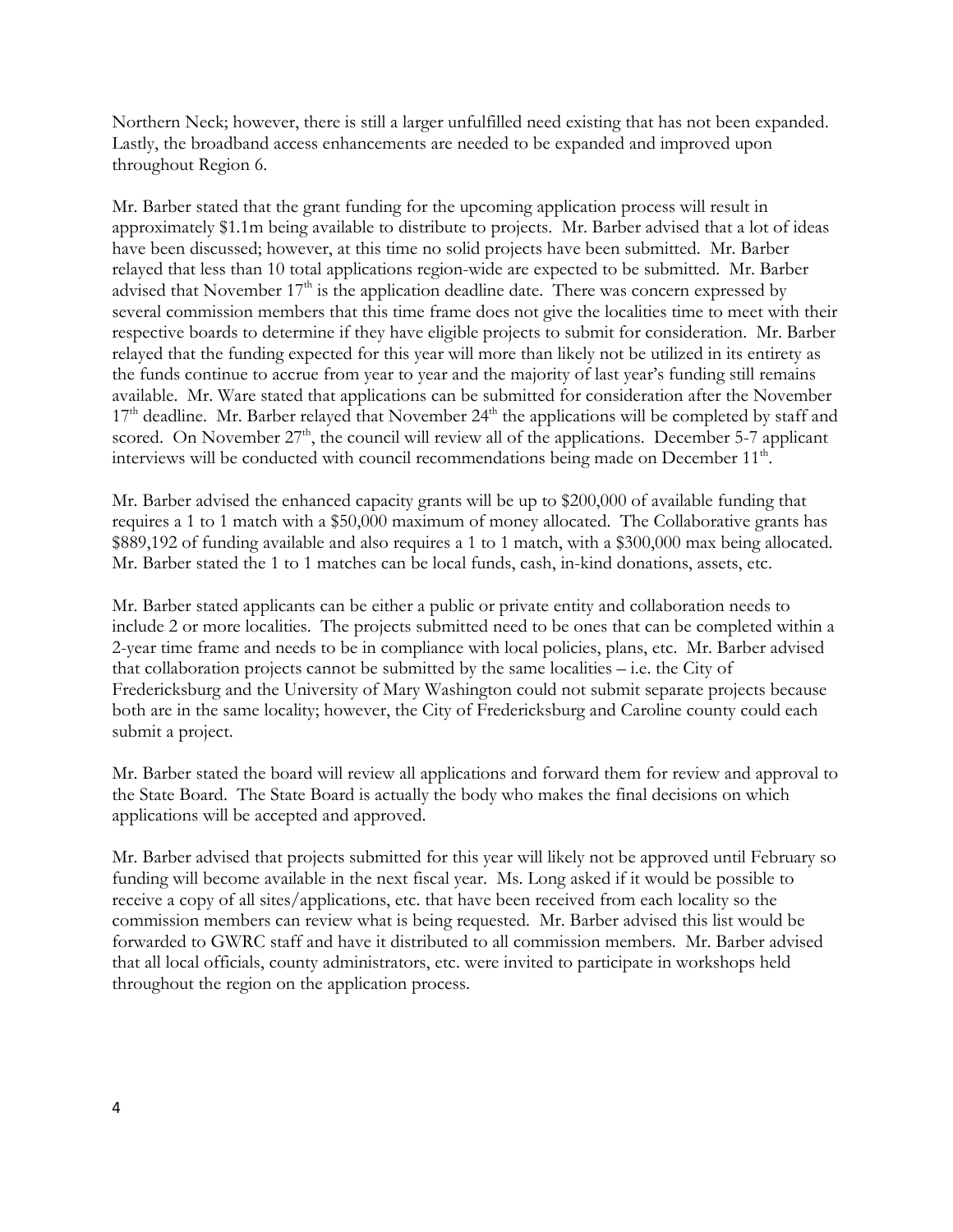#### **NEW BUSINESS**

a.) Approval of Resolution No. 18.02, Endorsing the GWRC Regional Hazards Mitigation Plan Update – Mr. Tim Ware & Mr. Todd Gordon

Mr. Gordon advised that he is with the Berkley Group and have been tasked with updating GWRC's hazard mitigation plan. Mr. Gordon relayed this is a federal requirement and requires an update every 5 years. The last plan was adopted in 2012. Mr. Gordon stated the 2017 plan has been reviewed, revised and updated accordingly and requires not only GWRC approval but also adoption by each locality as well. Mr. Gordon stated to date, both the Counties of Caroline and Spotsylvania have already adopted the 2017 plan and the other localities have approvals forthcoming. Mr. Gordon stated that the 2017 plan has also been approved by FEMA. Mr. Gordon stated the plan needs to be in place to ensure that a region is eligible for FEMA assistance should an emergency occur as a result of natural disaster. Mr. Gordon advised that the region needs to be proactive and have a plan in place prior to a disaster occurring. Mr. Gordon relayed that in order to be in compliance with proactive input, the Berkley Group continues to meet monthly with the emergency manager's meetings that are held at GWRC. Mr. Gordon advised the most important aspects of the plan are the identification of natural hazards and the mitigation strategies that are in place to assist a region should a disaster occur.

Mr. Ware advised that Resolution No.18-02 is asking that the GWRC commission approve the 2017 Hazard Mitigation Plan. Upon motion by Mr. Howard and seconded by Mr. Black, with all concurring, Resolution No. 18-02 was adopted by the George Washington Regional Commission at its October  $16<sup>th</sup>$  meeting.

#### b.) Regional Emergency Planning Committee Funding – Mr. Tim Ware

Mr. Ware advised that in 2014 the George Washington Regional Emergency Planning Committee was formed. The purpose for this committee was for the following:

To develop, maintain, & update a regional Hazardous Materials Emergency Response Plan for PDC 16.

To establish procedures for receiving & processing requests from the public for copies of emergency response plans, material, safety, data sheets & chemical inventory forms

To devise, observe & critique regional emergency exercise operations on an annual basis